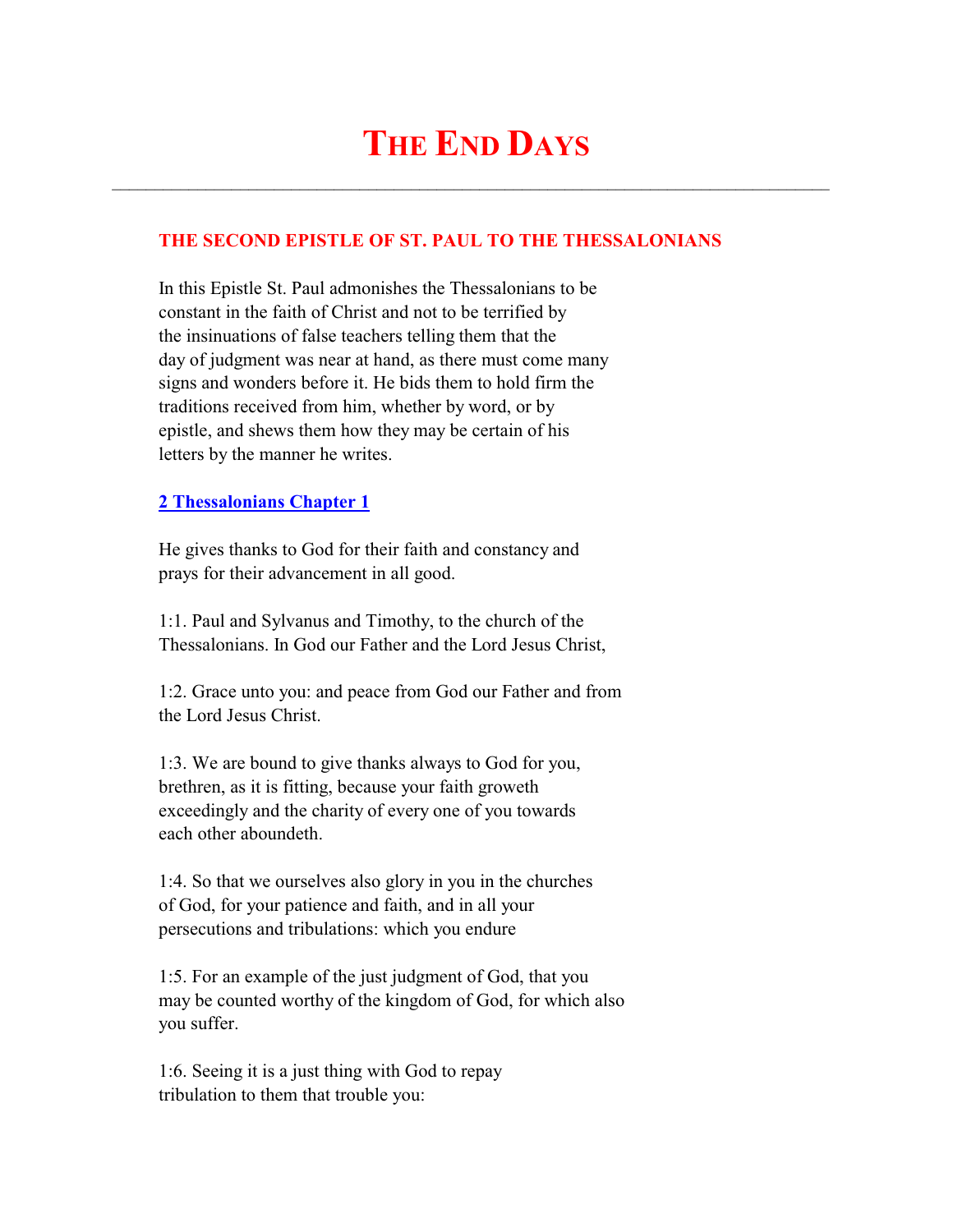1:7. And to you who are troubled, rest with us, when the Lord Jesus shall be revealed from heaven with the angels of his power:

 1:8. In a flame of fire, giving vengeance to them who know not God and who obey not the gospel of our Lord Jesus Christ.

 1:9. Who shall suffer eternal punishment in destruction, from the face of the Lord and from the glory of his power:

 1:10. When he shall come to be glorified in his saints and to be made wonderful in all them who have believed; because our testimony was believed upon you in that day.

 1:11. Wherefore also we pray always for you: That our God would make you worthy of his vocation and fulfil all the good pleasure of his goodness and the work of faith in power:

 1:12. That the name of our Lord Jesus may be glorified in you, and you in him, according to the grace of our God and of the Lord Jesus Christ.

### **2 Thessalonians Chapter 2**

 The day of the Lord is not to come till the man of sin be revealed. The apostle's traditions are to be observed.

 2:1. And we beseech you, brethren, by the coming of our Lord Jesus Christ and of our gathering together unto him:

 2:2. That you be not easily moved from your sense nor be terrified, neither by spirit nor by word nor by epistle. as sent from us, as if the day of the Lord were at hand.

 2:3. Let no man deceive you by any means: for unless there come a revolt first, and the man of sin be revealed, the son of perdition

 *A revolt... This revolt, or falling off, is generally understood, by the ancient fathers, of a revolt from the*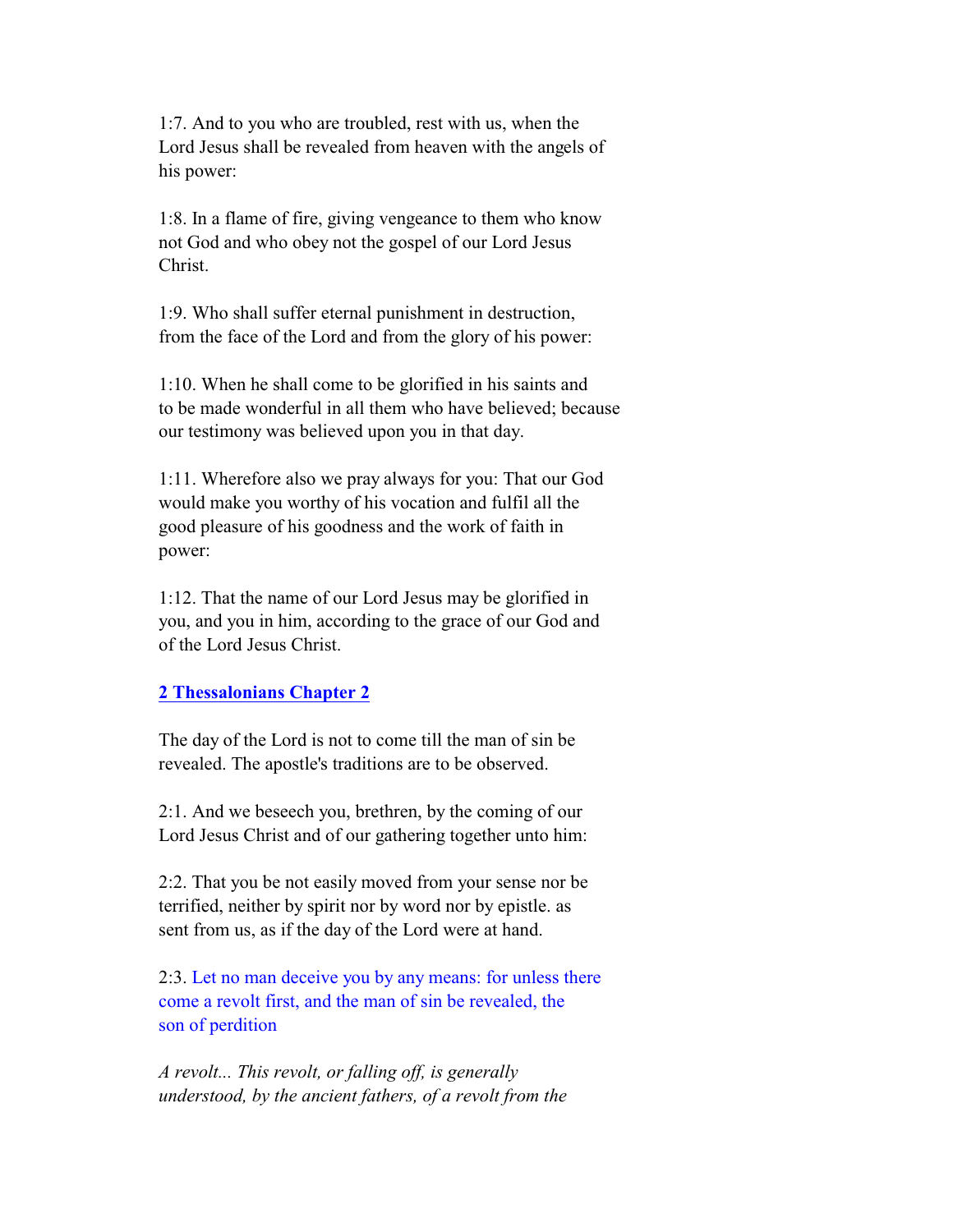*Roman empire, which was first to be destroyed, before the coming of Antichrist. It may, perhaps, be understood also of a revolt of many nations from the Catholic Church; which has, in part, happened already, by means of Mahomet, Luther, &c., and it may be supposed, will be more general in the days of the Antichrist. The man of sin... Here must be meant some particular man, as is evident from the frequent repetition of the Greek article •, the man of sin, the son of perdition, the adversary or opposer. It agrees to the wicked and great Antichrist, who will come before the end of the world.*

 2:4. Who opposeth and is lifted up above all that is called God or that is worshipped, so that he sitteth in the temple of God, shewing himself as if he were God.

 *In the temple... Either that of Jerusalem which some think he will rebuild; or in some Christian church, which he will pervert to his own worship: as Mahomet has done by the churches of the east.*

 2:5. Remember you not that, when I was yet with you, I told you these things?

 2:6. And now you know what withholdeth, that he may be revealed in his time.

 2:7. For the mystery of iniquity already worketh: only that he who now holdeth do hold, until he be taken out of the way.

 2:8. And then that wicked one shall be revealed: whom the Lord Jesus shall kill with the spirit of his mouth and shall destroy with the brightness of his coming: him

 2:9. Whose coming is according to the working of Satan, in all power and signs and lying wonders:

 2:10. And in all seduction of iniquity to them that perish: because they receive not the love of the truth, that they might be saved. Therefore God shall send them the operation of error, to believe lying: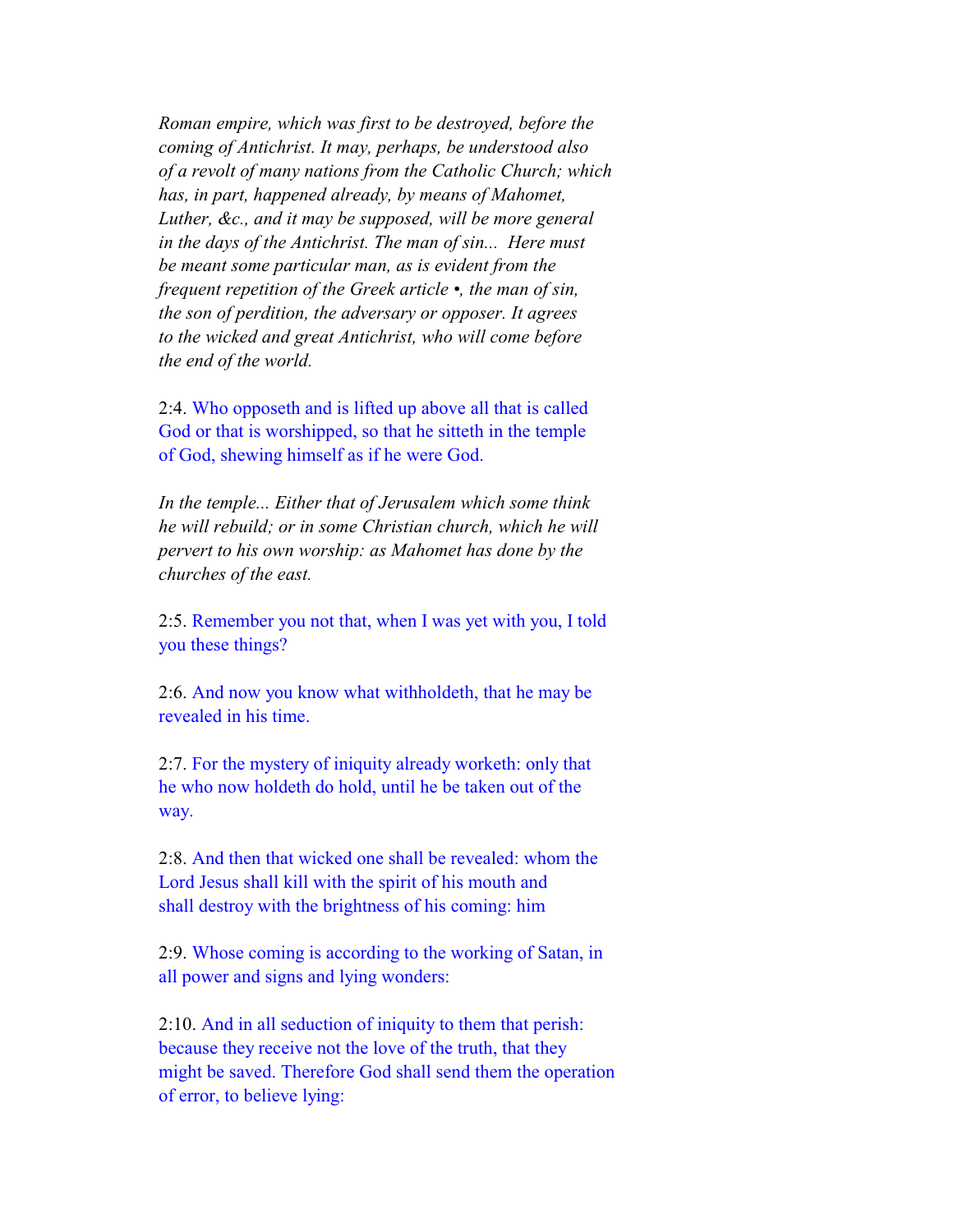*God shall send... That is God shall suffer them to be deceived by lying wonders, and false miracles, in punishment of their not entertaining the love of truth.*

 2:11. That all may be judged who have not believed the truth but have consented to iniquity.

 2:12. But we ought to give thanks to God always for you, brethren, beloved of God, for that God hath chosen you firstfruits unto salvation, in sanctification of the spirit and faith of the truth:

 2:13. Whereunto also he hath called you by our gospel, unto the purchasing of the glory of our Lord Jesus Christ.

 2:14. Therefore, brethren, stand fast: and hold the traditions, which you have learned, whether by word or by our epistle.

 *Traditions... See here that the unwritten traditions are no less to be received than their epistles.*

 2:15. Now our Lord Jesus Christ himself, and God and our Father, who hath loved us and hath given us everlasting consolation and good hope in grace,

 2:16. Exhort your hearts and confirm you in every good work and word.

#### **2 Thessalonians Chapter 3**

He begs their prayers and warns them against idleness.

 3:1. For the rest, brethren, pray for us that the word of God may run and may be glorified, even as among you:

 *May run... That is, may spread itself, and have free course.*

 3:2. And that we may be delivered from importunate and evil men: for all men have not faith.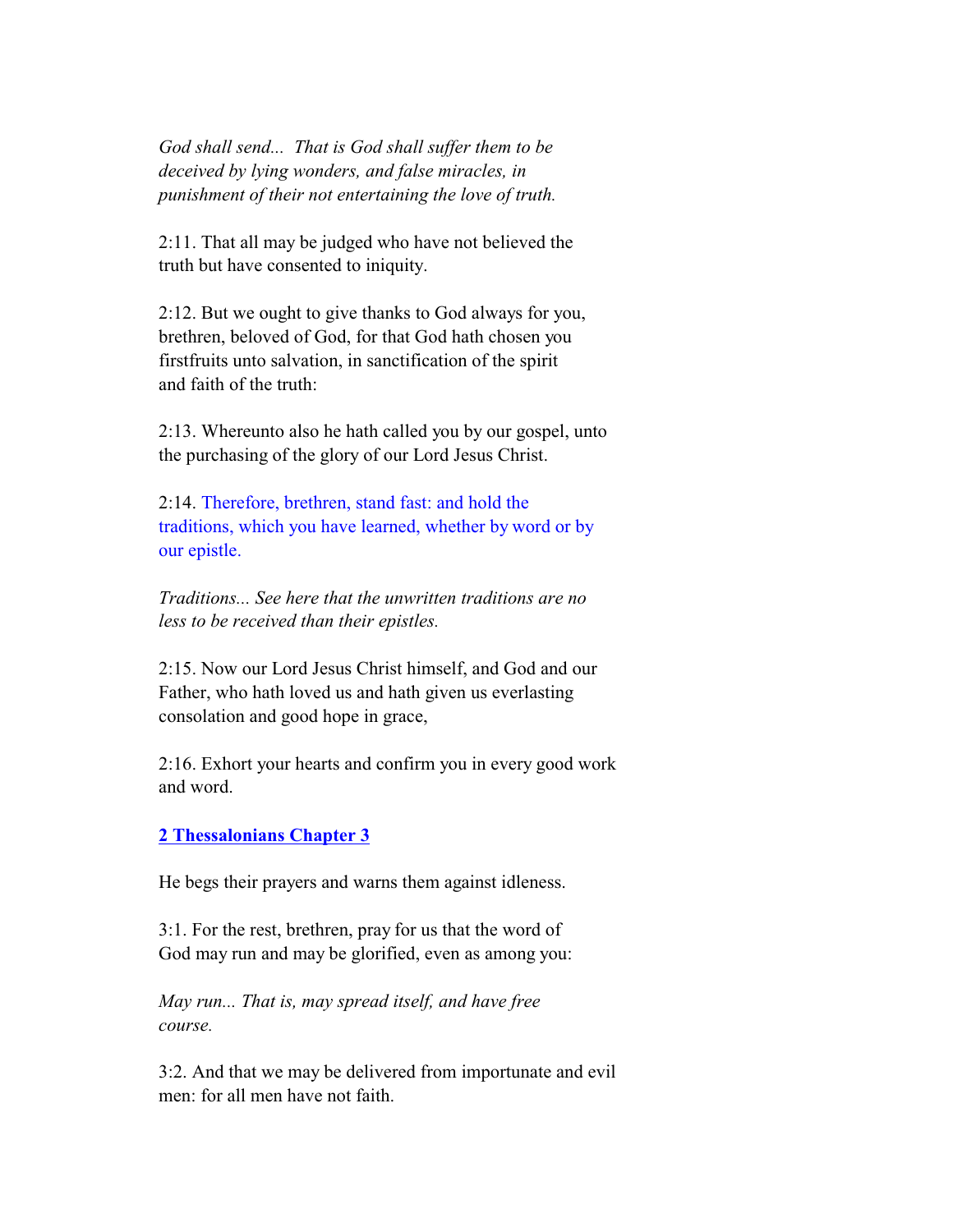3:3. But God is faithful, who will strengthen and keep you from evil.

 3:4. And we have confidence concerning you in the Lord that the things which we command, you both do and will do.

 3:5. And the Lord direct your hearts, in the charity of God and the patience of Christ.

 3:6. And we charge you, brethren, in the name of our Lord Jesus Christ, that you withdraw yourselves from every brother walking disorderly and not according to the tradition which they have received of us.

 3:7. For yourselves know how you ought to imitate us. For we were not disorderly among you.

 3:8. Neither did we eat any man's bread for nothing: but in labour and in toil we worked night and day, lest we should be chargeable to any of you.

 3:9. Not as if we had not power: but that we might give ourselves a pattern unto you, to imitate us.

 3:10. For also, when we were with you, this we declared to you: that, if any man will not work, neither let him eat.

 3:11. For we have heard there are some among you who walk disorderly: working not at all, but curiously meddling.

 3:12. Now we charge them that are such and beseech them by the Lord Jesus Christ that, working with silence, they would eat their own bread.

3:13. But you, brethren, be not weary in well doing.

 3:14. And if any man obey not our word by this epistle, note that man and do not keep company with him, that he may be ashamed.

 3:15. Yet do not esteem him as an enemy but admonish him as a brother.